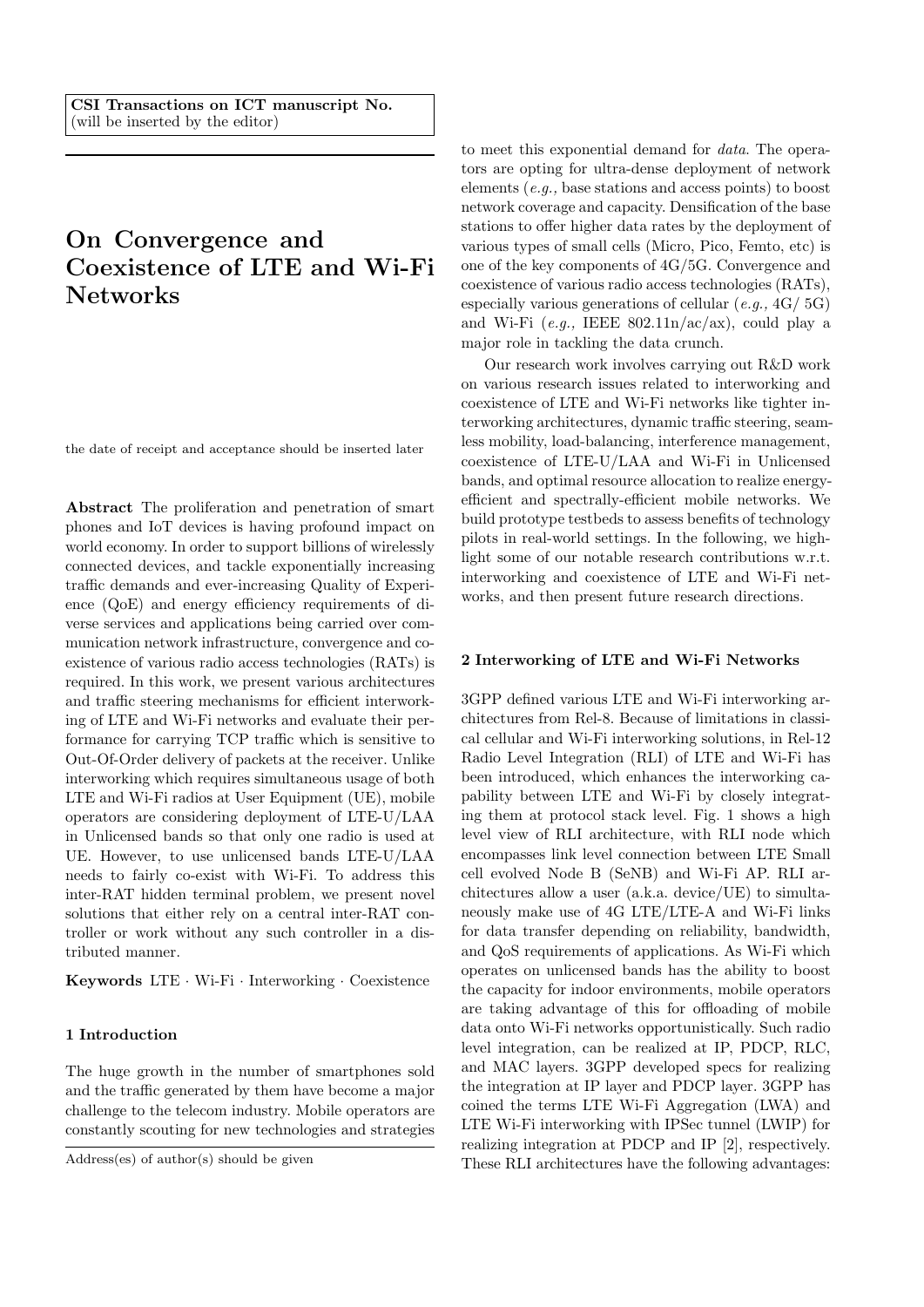

Fig. 1: RLI architecture showing interworking of LTE and Wi-Fi.

- Wi-Fi operations are controlled directly via SeNB inside the RLI node. LTE core network (i.e., Evolved Packet Core (EPC)) need not manage Wi-Fi separately.
- Radio level integration allows effective radio resource management across Wi-Fi and LTE links.
- LTE acts as the licensed-anchor point for any UE thereby providing unified connection management with the network.

We have proposed various RLI architectures which are contemporary with 3GPP architectures. The proposed integration architectures are slightly different from 3GPP architectures in which the integration across LTE and Wi-Fi links has been realized by introducing a link aggregation layer (LAL) at both RLI node and UE. The LAL supports collecting various network parameters and actively participates in intelligent decision making for steering traffic across LTE and Wi-Fi interfaces. The LAL can perform steering of packets/ flows/ bytes across LTE and Wi-Fi links. Our proposed integration architectures include (i) LWIP, (ii) LWA, and (iii) LWIR [6]. Fig. 2 captures all the proposed integration architectures with LAL. LWIP is leveraged by its ease of implementation at IP layer to achieve aggregation benefits. Here LAL does not add any new header to the IP data packets received and packets going through LTE and Wi-Fi interfaces follow regular packet forwarding procedures at their protocol stacks and get delivered to IP layer. The LAL implemented below PDCP layer of LTE does the steering across LTE and Wi-Fi links in LWA architecture. PDCP layer at UE employs reordering function to minimize the out-of-order packet delivery to higher layers. Unlike LWIP, split bearers functionality is enabled in LWA due to its ability to deliver packets of a bearer/flow in-order to higher layers. Inorder-delivery is achieved by employing Dual Connectivity (DC) procedure. In order to perform traffic steering at LWIR node, a Virtual Wi-Fi Scheduler (VWS) is introduced inside LAL. This VWS is above the Logical Link Control (LLC) layer of Wi-Fi AP device at LWIR node and it takes data at the granularity of bytes from

RLC queue for sending over Wi-Fi link. The VWS picks bytes from different RLC queues based on their QoS requirements and the observed CQI of all the associated users. The VWS retrieves data from RLC queue only when the Wi-Fi back-off counter is about to expire. This notification of Wi-Fi queue status and monitoring the back-off counter are done by the VWS. The VWS periodically queries the Wi-Fi driver to get these parameters and chooses one of the RLC queues from which data has to be steered through Wi-Fi link. LWIR architecture supports high reliability for the packets sent through LTE and Wi-Fi links. When a packet is lost in transmission over LTE or Wi-Fi link, RLC retransmission procedure is invoked to retransmit the lost packet. Table 1 compares the RLI architectures in a nutshell.

LWIP supports traffic steering across LTE and Wi-Fi links at different granularity such as (a) flow level, (b) packet level, and (c) bearer level. In case of flow/ bearer level steering, a flow/bearer is sent either through LTE link or through Wi-Fi link. Out-of-sequence delivery of packets does not arise in case of flow/bearer level steering. The maximum benefit of integration is archivable only if it does steering at the packet level. But, in case of packet level steering, individual packets of a flow that are dynamically sent across LTE and Wi-Fi links might end up arriving Out-Of-Order (OOO) at the receiver. This OOO delivery could be quite problematic for reliable transport protocols like TCP. When the packets are received OOO at the TCP receiver, it leads to the generation of DUPlicate ACKnowledgements (DUP-ACKs). These unnecessary DUP-ACKs adversely affect the growth of TCP congestion window and thereby lead to poor TCP performance. We addressed this problem by proposing a virtual congestion control mechanism (VISIBLE - VIrtual congeStion control wIth Boost acknowLedgEment) [8]. The proposed mechanism not only improves the throughput of a flow by reducing the number of unnecessary DUP-ACKs delivered to the TCP sender but also sends Boost ACKs in order to rapidly grow the congestion window to reap in aggregation benefits of heterogeneous links. These Boost ACKs are pseudo ACKs for the actual TCP packets which are already in the queue of LWIP node. The VISIBLE mechanism has been implemented at the LWIP node in such a way that it does not disturb the semantics of TCP.

#### 2.1 Performance Results of RLI Architectures

The performance of  $LWIP + VISIBLE$  system has been compared with basic LWIP system by creating a file download scenario from a remote sever to UE using NS-3. The growth of congestion window in case of basic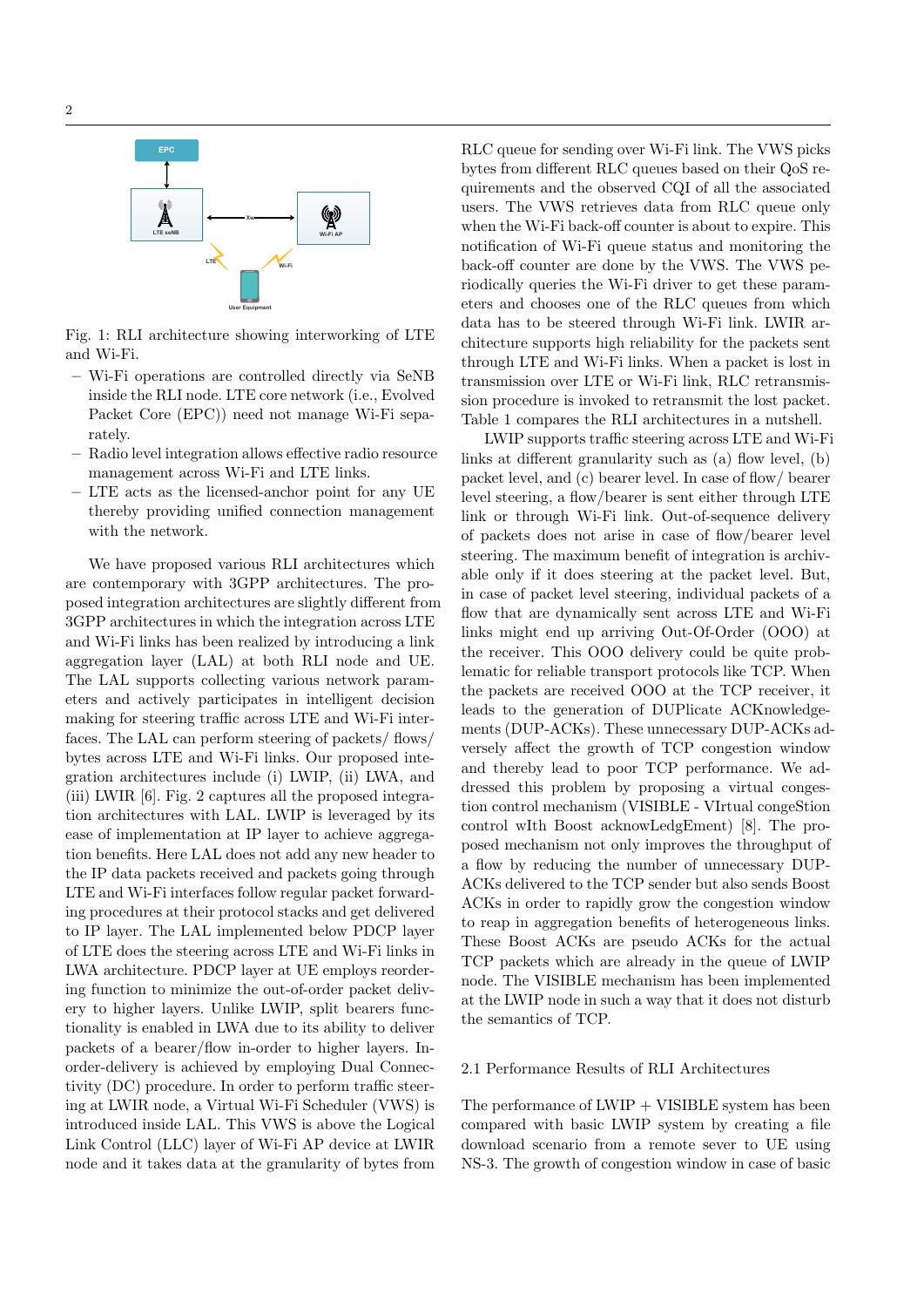

Fig. 2: Proposed LWIP, LWA, and LWIR architectures.



Fig. 3: Congestion window growth of LWIP and LWIP+VISIBLE architectures.

Table 1: Comparison of proposed RLI architectures

| Feature       | <b>LWIP</b> | <b>LWA</b> | <b>LWIR</b>  |
|---------------|-------------|------------|--------------|
| Operating     | Above       | At         | At           |
| Layer         | LTE PDCP    | LTE PDCP   | LTE RLC      |
| Compatibility | Works       | Requires   | Requires     |
| with UEs      | readily     | changes    | changes      |
| Steering      | Packet,     | Packet,    | Byte, Flow,  |
| Granularity   | Flow Level  | Flow Level | Packet Level |
| <b>WLAN</b>   | Yes         | Yes        | Yes          |
| Measurement   |             |            |              |
| Feedback      | No          | Yes        | Yes          |
| WLAN          | No          | Yes        | Yes          |
| Changes       |             |            |              |
| Reordering    | No          | Yes        | Yes          |
| Retx          | No          | No         | Yes          |

LWIP (i.e., LWIP without employing VISIBLE mechanism at LWIP node) is heavily degraded by DUP-ACKs



Fig. 4: Throughputs of basic LWA, basic LWIP, and LWIP+VISIBLE.

received which could be observed from Fig. 3. In LWIP + VISIBLE, the congestion window grows faster which is not only due to avoiding DUP-ACKs but also due to boosting ACKs which helps the congestion window of the sender to grow faster. Fig. 4 shows the throughputs achieved when different RLI architectures are used for file downloads. Basic LWA has achieved 50% cumulative throughput improvement (with 802.11b, 802.11g, and 802.11a) when compared to basic LWIP because of PDCP reordering procedure which it implements. But LWIP+VISIBLE has outperformed LWA by 30% due to boosting of ACKs which leads to better growth in congestion window and thereby improves the overall network throughput. The proposed VISIBLE mechanism (VISIBLE + LWIP) has almost doubled the throughput of basic LWIP.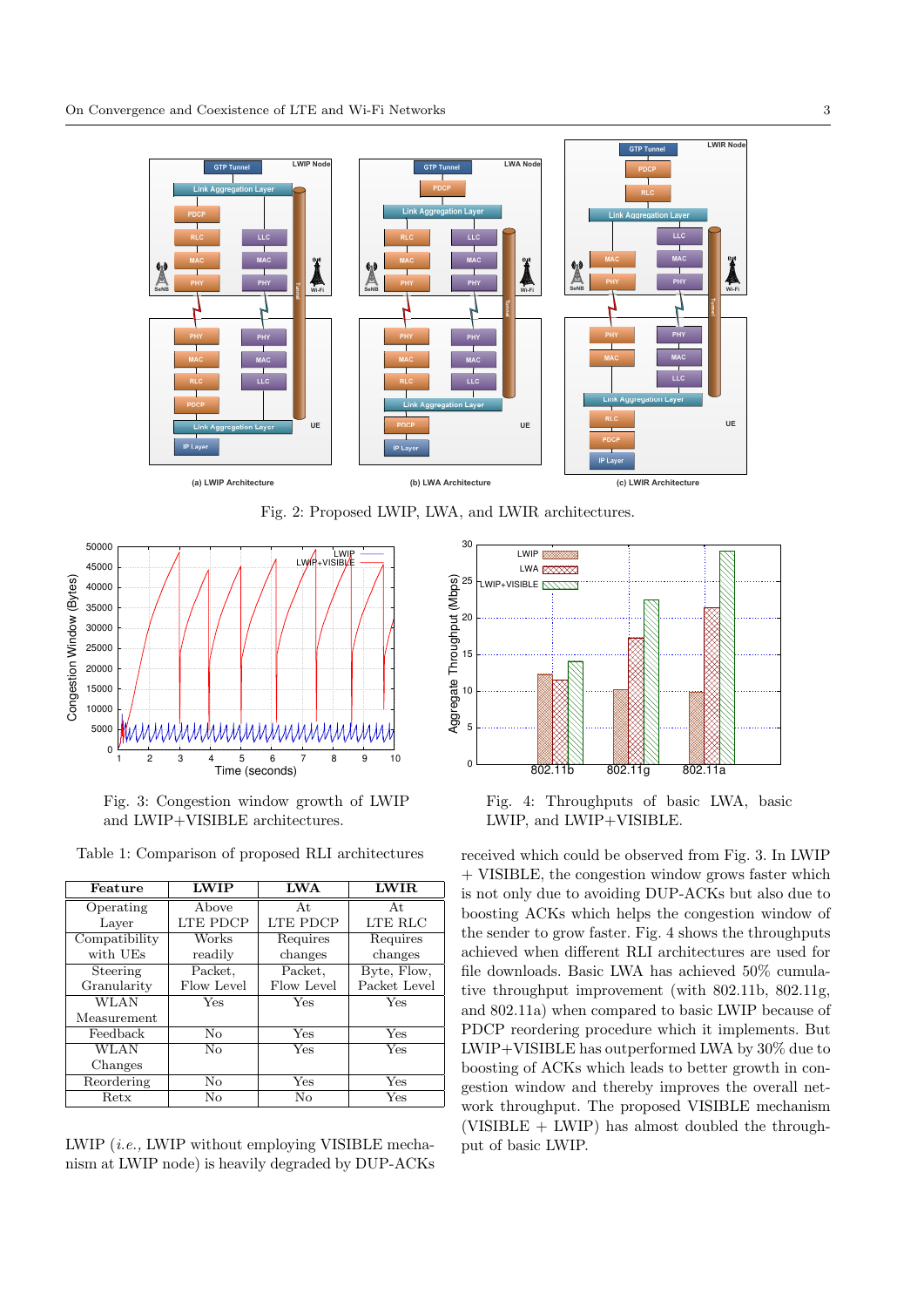# 3 LTE and Wi-Fi Coexistence in Unlicensed Bands

LTE in unlicensed spectrum (LTE-U) [7, 1] is considered as one of the latest ground-breaking innovations to provide high performance and seamless user experience under a unified radio technology by extending LTE to the readily available unlicensed spectrum. However, to use unlicensed spectrum LTE-U needs to fairly co-exist with other technologies in unlicensed spectrum, mainly IEEE 802.11 (a.k.a. Wi-Fi). Hence, the main challenge here for LTE-U/LAA is to make better use of unlicensed spectrum without affecting widely deployed Wi-Fi networks. Towards this, LTE-U follows discontinuous and duty cycled transmission approach where eNodeB follows an ON-OFF cycle pattern, with ON and OFF durations corresponding to LTE transmissions and muting duration, respectively. In  $[7,1]$ , the efficacy of such ON-OFF cycle is shown to have fair coexistence with Wi-Fi. But, inter-RAT (LTE-U and Wi-Fi) hidden terminal problem has not received much attention. Hence in [5], we demonstrated its effects on Wi-Fi network by considering the scenario shown in Fig. 5.



Fig. 5: Considered partially overlapping scenario to demonstrate hidden terminal problem between LTE-U and Wi-Fi operating on the same channel. As Wi-Fi operates only on the unlicensed band, its users are classified as victim and non-victim users. Because of availability of licensed band, LTE-U users who are in overlapping region are exclusively served using licensed band.

To address this inter-RAT hidden terminal problem, a central inter-RAT controller has been advocated in [3]. The controller employs Point Coordination Function (PCF) of Wi-Fi to intelligently serve victim and non-victim users and hence achieves fairness and improves performance of Wi-Fi. With the use of PCF being optional in IEEE 802.11 standards and the centralized mechanism necessitating synchronization between LTE-U and Wi-Fi, it could be difficult to deploy it practically. Hence a simple mechanism named LAW, both in its functionality and the ease of adaptability, is introduced in [4].

The proposed LAW mechanism makes efficient use of the existing Self-CTS frame of Wi-Fi to address hidden terminal problem. The Self-CTS consists of Duration/ID field which informs neighbouring Wi-Fi devices to defer their channel access for a duration by setting Network Allocation Vector (NAV) value. The Duration field is 16-bit and has many reserved values. We used two values from these reserved values to enable inter-RAT coordination. LTE-U eNB informs one of its users (also called as an agent) through the licensed spectrum to send Self-CTS through its Wi-Fi interface. The value 32769 is sent by LTE-U when it is about to use unlicensed band for its transmission  $(i.e., \text{LTE-U} \text{ is ON})$ and the value 32770 is sent by LTE-U when it stops using unlicensed band  $(i.e., \text{LTE-U}$  is OFF). Once Wi-Fi AP receives the Self-CTS of the LTE-U agent, it behaves as follows: if it is LTE-U ON period, then Wi-Fi will serve only the non-victim users. Whereas, if it is LTE-U OFF period, then Wi-Fi will first serve only the victim users for a specified duration (called  $V_{time}$ ) and then continues serving all of the users.  $V_{time}$  is calculated in such a way that average throughput of victim and non-victim users should be same and the maximum value of  $V_{time}$  is restricted by LTE-U OFF period.



Fig. 6: Experimental setup to study hidden terminal problem between LTE-U and Wi-Fi.

## 3.1 Performance Results of Coexistence Schemes

We consider three scenarios to study the performance of Wi-Fi users in the presence of LTE-U for various coexistence schemes. An LTE-U eNB and a Wi-Fi AP are deployed 50m (outside Carrier Sense Threshold (CST)), 35m (in-between Energy Detection Threshold (EDT) and CST), and 10m (inside EDT) apart as shown in Fig. 6. The proposed LAW scheme is compared with three other schemes: (1) Standard Wi-Fi  $(SW)$  (*i.e.*, without any change in LTE-U and Wi-Fi), (2) LTE-U eNB sending regular Self-CTS (LCTS), and (3) LTE-U